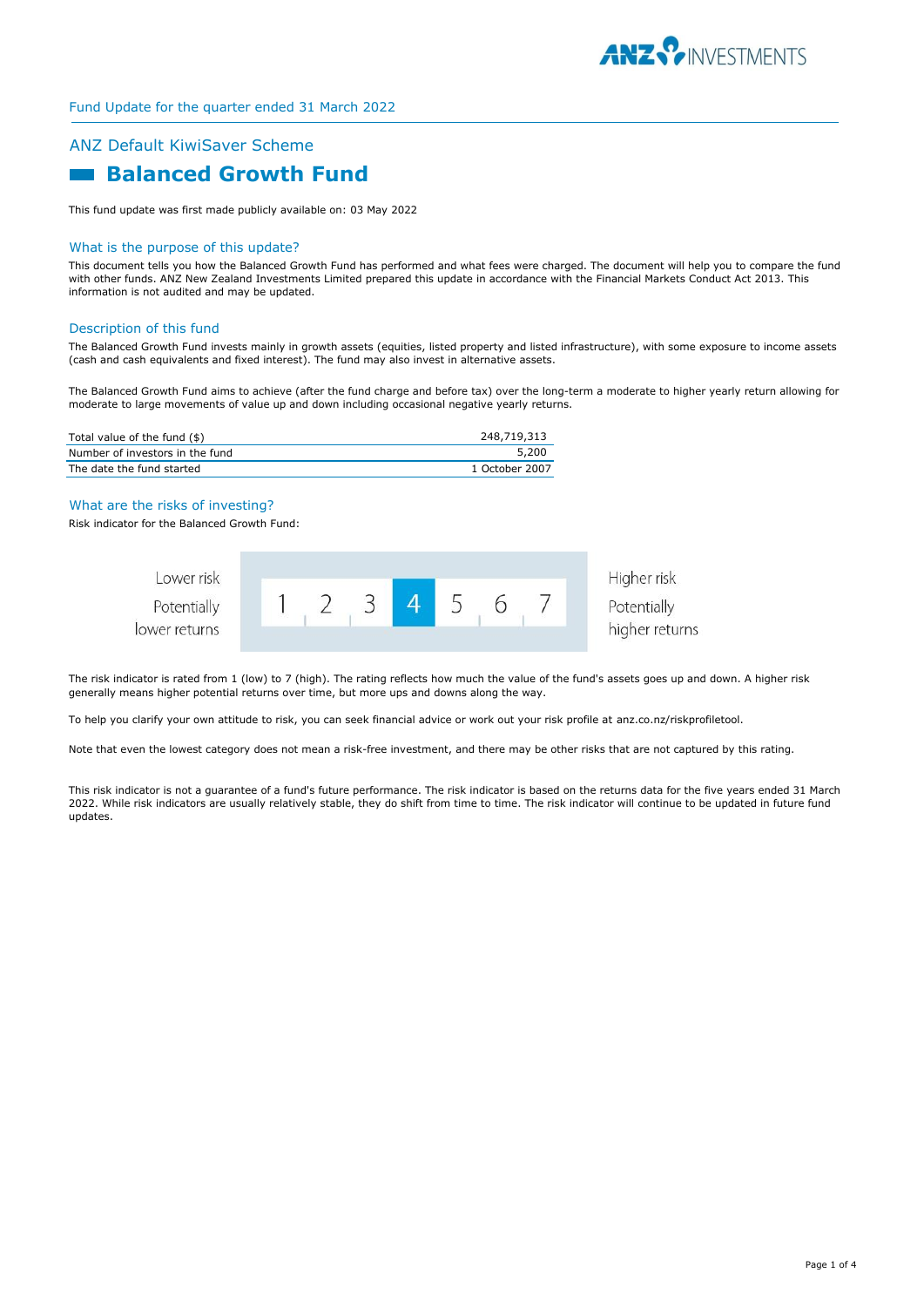# How has the fund performed?

|                                               | Average over past |           |  |
|-----------------------------------------------|-------------------|-----------|--|
|                                               | five years        | Past year |  |
| Annual return                                 |                   |           |  |
| (after deductions for charges and tax)        | $6.99\%$          | 3.18%     |  |
| <b>Annual return</b>                          |                   |           |  |
| (after deductions for charges but before tax) | $8.04\%$          | 3.88%     |  |
| Market index annual return                    |                   |           |  |
| (reflects no deduction for charges and tax)   | 8.26%             | 4.14%     |  |

The market index annual return is calculated using the target investment mix and the indices of each asset class.

Additional information about the market index is available in the statement of investment policy and objectives on the offer register at www.discloseregister.companiesoffice.govt.nz.



# **Annual return graph**

This shows the return after fund charges and tax for each of the last 10 years ending 31 March. The last bar shows the average annual return for the last 10 years, up to 31 March 2022.

**Important:** This does not tell you how the fund will perform in the future.

Returns in this update are after tax at the highest prescribed investor rate (PIR) of tax for an individual New Zealand resident. Your tax may be lower.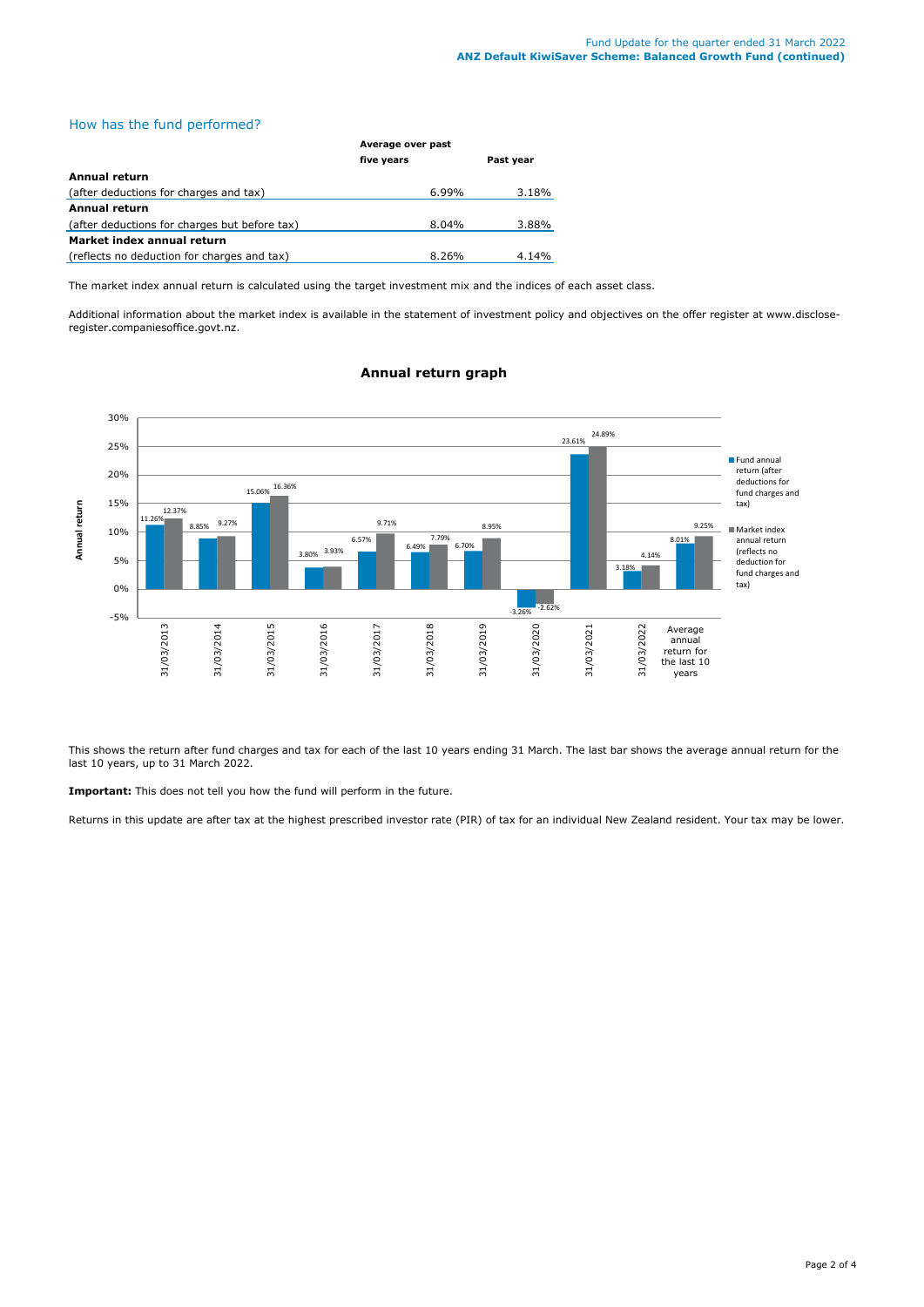# What fees are investors charged?

Investors in the Balanced Growth Fund are charged fund charges. In the year to 31 March 2021 these were:

|                                             | % of net asset value       |
|---------------------------------------------|----------------------------|
| Total fund charges <sup>1</sup>             | 1.01%                      |
| Which are made up of:                       |                            |
| Total management and administration charges | $1.01\%$                   |
| Including:                                  |                            |
| Manager's basic fee                         | 0.95%                      |
| Other management and administration charges | $0.06\%$                   |
| Total performance based fees                | $0.00\%$                   |
|                                             |                            |
|                                             |                            |
|                                             | Dollar amount per investor |

| <b>Other charges</b>        |  |
|-----------------------------|--|
| Membership fee <sup>2</sup> |  |

Investors are not currently charged individual action fees for specific actions or decisions (for example, for withdrawing from or switching funds).

Small differences in fees and charges can have a big impact on your investment over the long term.

#### Example of how this applies to an investor

Sarah had \$10,000 in the fund at the start of the year and did not make any further contributions. At the end of the year, Sarah received a return after fund charges were deducted of \$318 (that is 3.18% of her inital \$10,000). Sarah also paid \$9.00 in other charges. This gives Sarah a total return after tax of \$309.00 for the year.

# What does the fund invest in?

# **Actual investment mix<sup>3</sup> Target investment mix<sup>3</sup>**

This shows the types of assets that the fund invests in. This shows the mix of assets that the fund generally intends to invest in.